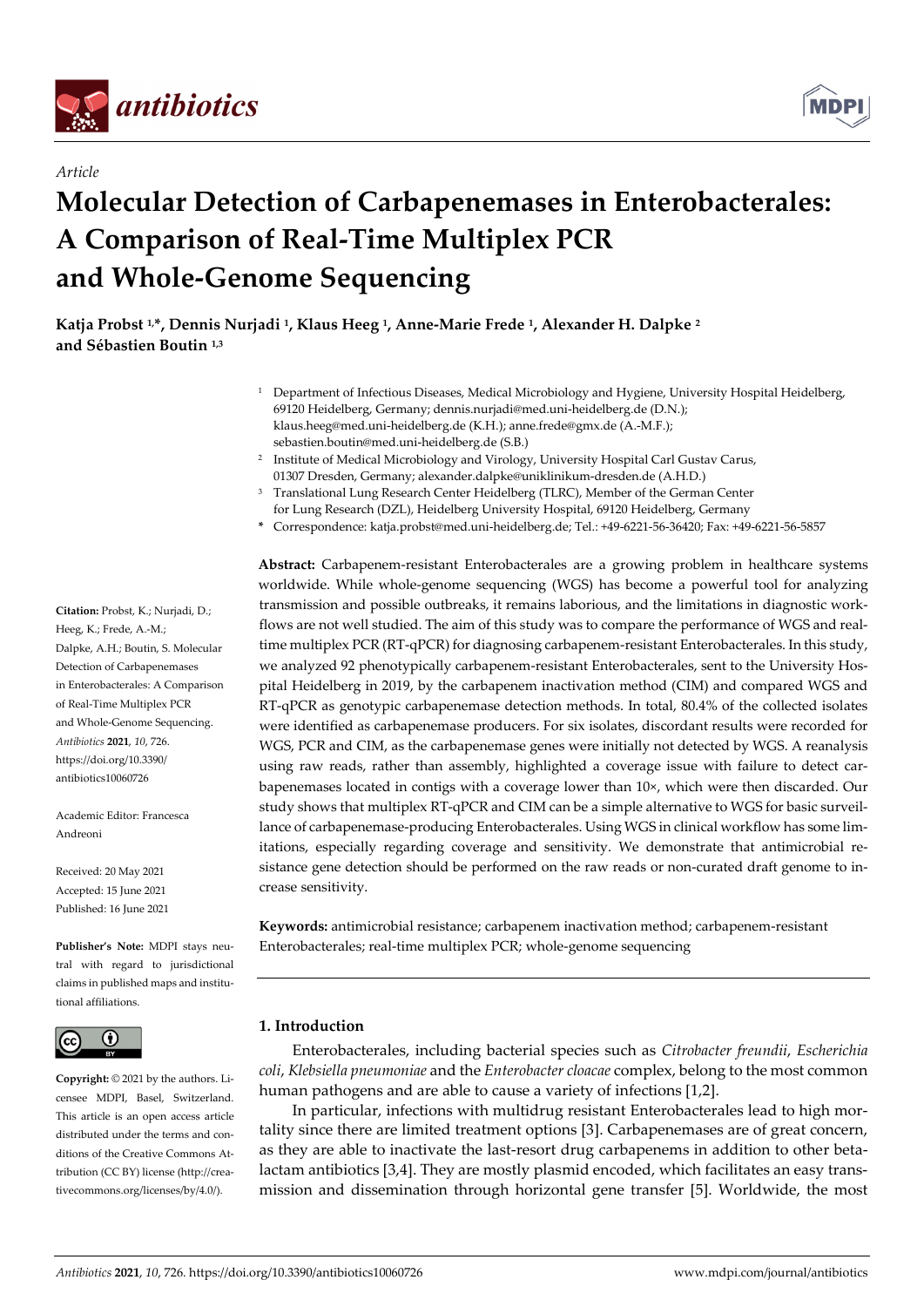common carbapenemases in Enterobacterales are KPC, NDM, VIM, IMP and OXA-48-like carbapenemases [2,6]. Another less frequent route of carbapenem resistance acquisition is via overexpression of the outer membrane efflux pumps or porin loss combined with the expression of extended-spectrum beta-lactamases or *AmpC* resistance genes [7,8].

Phenotypic screening for carbapenem resistance by Carba-NP test [9], the modified Hodge test [10] or the disc diffusion assay [11] is common in microbiology diagnostics, yet for epidemiological surveillance, high-resolution typing is useful and essential. A few real-time PCR (RT-qPCR)-based assays have been developed to detect carbapenem-resistance genes in Gram-negative bacteria [12–14]. However, these methods are technically limited to a certain number of targets. By contrast, whole-genome sequencing (WGS) provides more comprehensive information and thus has become a powerful tool for surveillance and outbreak investigation [15]. Although there are several studies comparing the performance of phenotypic and commercially available tests for carbapenemase detection [16–18], comparative studies on WGS and RT-qPCR remain scarce. Currently, the application of WGS in the clinical microbiological setting is limited to molecular typing. However, there is still an untapped potential for integrating WGS-based technologies into microbiological diagnostics. Although preparation and turnover time remains a major disadvantage for WGS, the performance and accuracy of WGS compared to those of faster nucleic acid amplification-based and simple phenotypic methods should be investigated.

Our study aimed to retrospectively evaluate the performance of WGS compared to that of RT-qPCR and phenotypic carbapenem-resistant Enterobacterales, identified by antimicrobial susceptibility testing and the carbapenem inactivation method (CIM).

#### **2. Results**

A total of 92 phenotypic carbapenem-resistant Enterobacterales were collected in 2019. Carbapenem-hydrolyzing activity could be detected in 74 isolates (80.4%) by CIM. These results were validated by WGS and RT-qPCR. For six isolates, different results occurred between the three methods, as carbapenemases were initially detected by CIM and PCR but not by WGS ( Table 1; Table 2). By reanalyzing the raw sequencing data and removing the coverage threshold *bla*NDM-1, *blakPC-2* (2x), *blaVIM-1* (2x) and *blaOXA-48* were identified (Table A1). For 18 isolates, all three methods revealed no carbapenemase.

**Table 1.** Comparison of phenotypic and genotypic carbapenemase detection in Enterobacterales by CIM, RT-qPCR and WGS.

|            |                      | CIM        |          |  |
|------------|----------------------|------------|----------|--|
|            |                      | positive   | negative |  |
|            | positive             | 74         |          |  |
| $RT-qPCR$  | negative             |            | 18       |  |
|            | positive<br>negative | $70(74)^1$ |          |  |
| <b>WGS</b> |                      | $4(0)^1$   | 18       |  |

<sup>1</sup> After reanalyzing the raw sequencing data.

**Table 2.** Comparison of genotypic carbapenemase detection in Enterobacterales by WGS and RTqPCR.

|         |          | WGS        |                     |  |
|---------|----------|------------|---------------------|--|
|         |          | positive   | negative            |  |
|         | positive | $68(74)^1$ | $6(0)$ <sup>1</sup> |  |
| RT-qPCR | negative | 18         |                     |  |

<sup>1</sup> After reanalyzing the raw sequencing data.

The predominant species of the carbapenemase producers was *E. cloacae* (n = 30) followed by *K. pneumoniae* (*n* = 17) and *E. coli* (*n* = 15). *C. freundii* (*n* = 7), *Klebsiella oxytoca* (n = 3) and *Serratia marcescens* (*n* = 2) appeared less frequently (Figure 1). OXA-48 (40.5%) was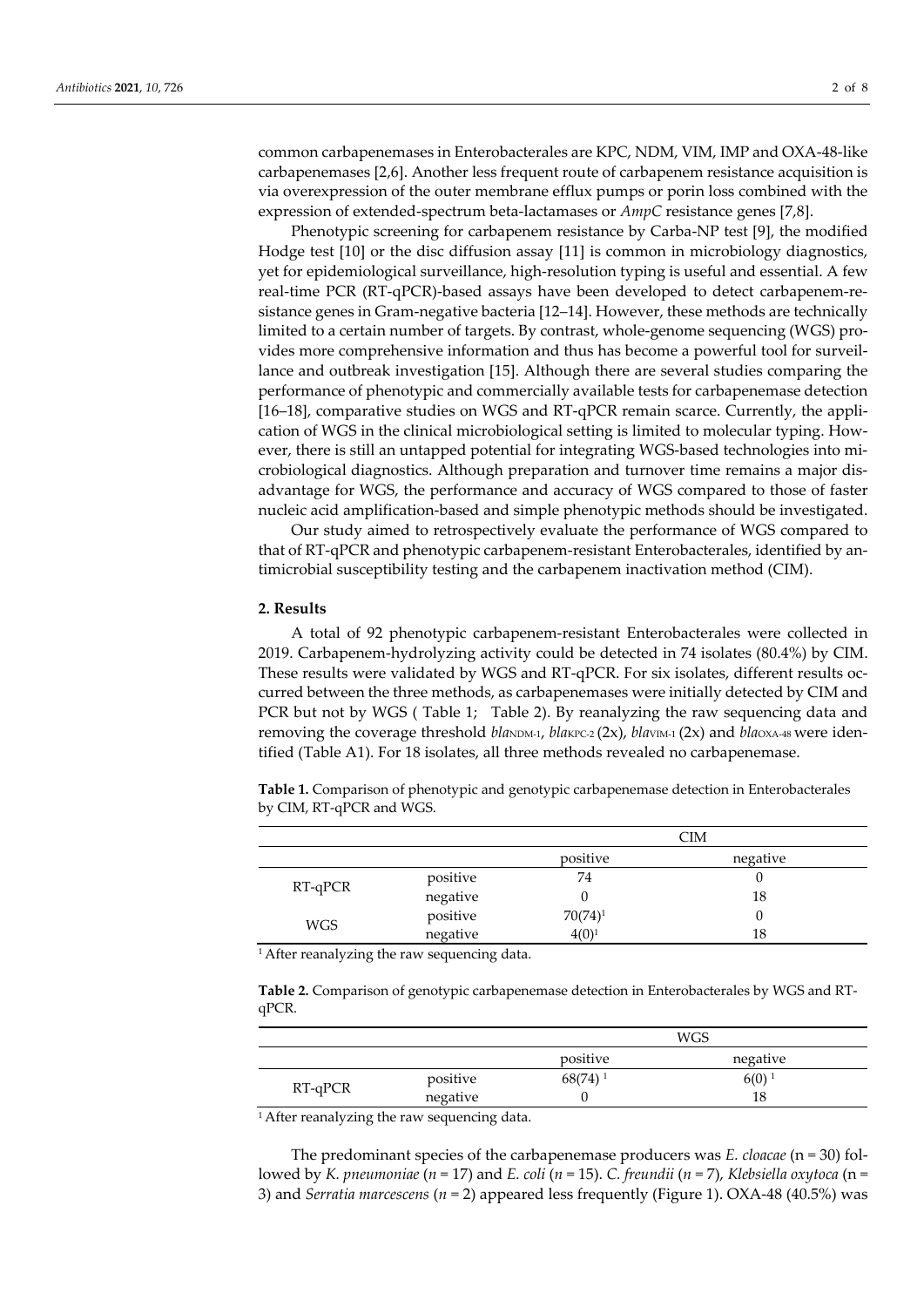the most prevalent carbapenemase and was detected in all species in this collection. VIM-1 (21.6%) was the second most common enzyme in our study, followed by KPC-2 (12.2%) and NDM-5 (9.5%). Other carbapenemase variants, such as NDM-1, OXA-244, KPC-3 and OXA-232, were less abundant (<3.0%), and isolates harboring two carbapenemases (8.1%) occurred sporadically (Figure 1, Table A1).



**Figure 1.** Carbapenemases detected in Enterobacterales by WGS ( $n = 74$ ), showing phenotypic resistance to carbapenem antibiotics. *E. cloacae* (n=30), *K. pneumoniae* (*n* = 17), *E. coli* (*n* = 15), *C. freundii* (*n* = 7), *K. oxytoca* (*n* = 3) and *S. marcescens* (*n*   $= 2$ ).

#### **3. Discussion**

Rapid spreading of carbapenemase-producing Enterobacterales as well as outbreaks of different multidrug resistant bacteria is reported worldwide in clinical settings. For infection control and prevention of further dissemination, monitoring is necessary. Thus, we analyzed 92 phenotypically carbapenem-resistant Enterobacterales by CIM to confirm carbapenem-hydrolyzing activity. We then compared WGS and RT-qPCR to validate performance in detecting carbapenemase genes.

In total, 74 isolates were found to be carbapenemase producers (Figure 1). In six cases, discordant results occurred between WGS and the other two methods, since the carbapenemase was initially not detected by sequencing (Tables 1, 2 and A1). For analyzing WGS data, quality control is crucial, including coverage of the assembly, quality of de novo assembly and detection of potential DNA contamination. The read coverage is of particular importance, as it influences the sensitivity of sequencing [19]. In the initial assembly, we set up a limit of 25× coverage for the full genome, and contigs with a coverage  $<10\times$  or smaller than 1000 bp were removed because they are potential contaminants or misassemblies. However, our study showed that true signals might be lost during the cleaning of the assembly, since the quality control parameters N50 and the coverage were in the desired range (Table A1). Low-copy number plasmids or plasmid loss during DNA extraction might have led to a low abundance of carbapenemase genes, and, thus, the antimicrobial resistance genes were not detected. While the establishment of such thresholds is crucial for genomic comparison and annotation of a draft genome, our data suggest that antimicrobial resistance gene detection should be performed on the non-curated draft genome to increase sensitivity.

Our findings on carbapenemase variants are in line with the data of the German national reference laboratory (NRL) in the years 2017–2019. In particular, *bla*oxA48 was detected in all years, followed by *blavIM-1*, *blaKPC-2*, *blaNDM-1*, *blaKPC-3*, *blaOXA-181* and *blaNDM-5* [20– 22], which are detectable with our assay. However, depending on the geographic region, less frequent carbapenemase types, such as GES, GIM and IMI, can occur in Enterobacterales [20–22]. These genes are not included in our assay and, therefore, can lead to falsenegative results. In 2019, these carbapenemases were not detected by WGS (Figure 1,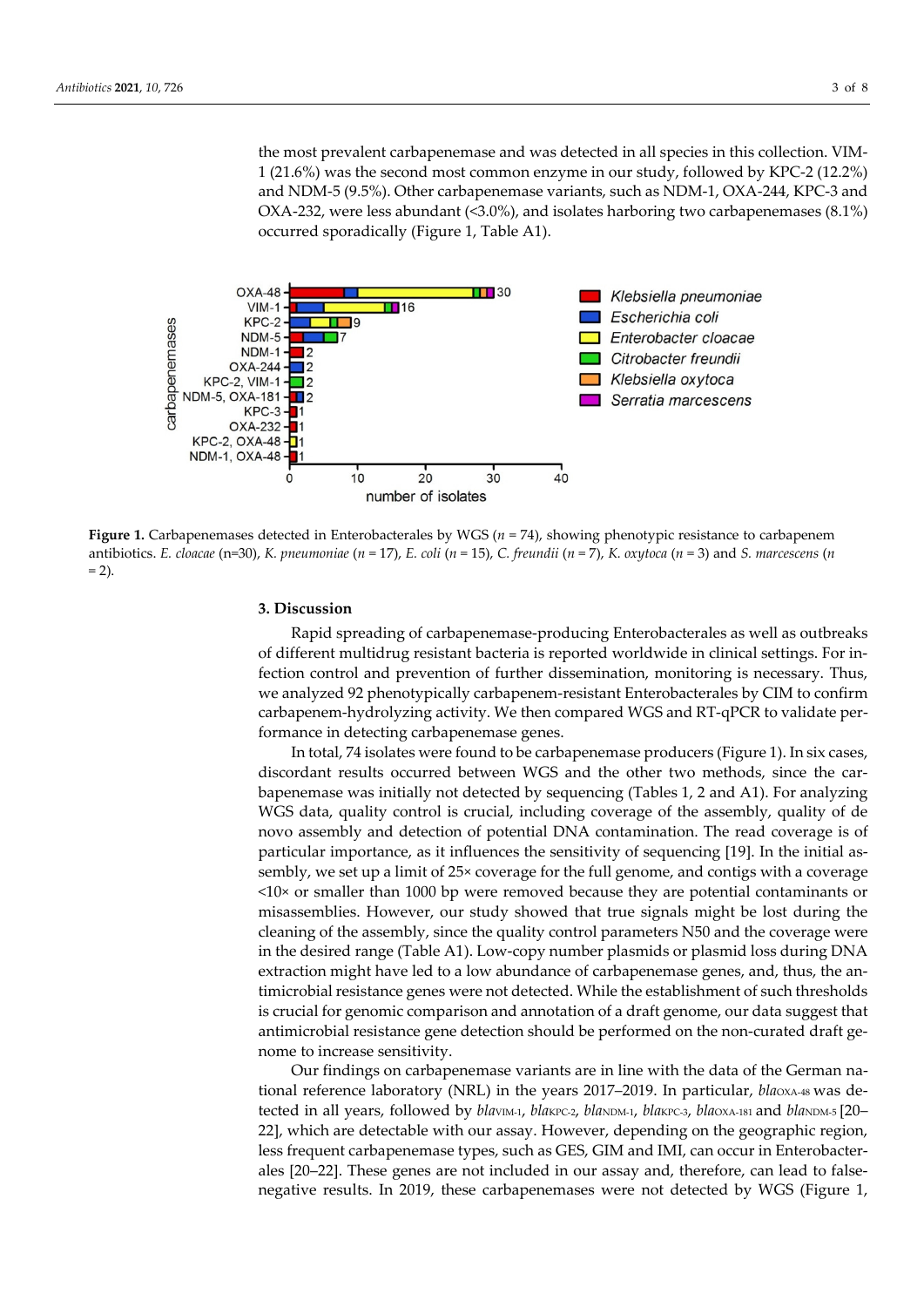Table A1). However, if the epidemiology changes, the PCR should be adapted to the new resistance situation.

The RT-qPCR provides a fast and inexpensive alternative for diagnostic labs without NGS facilities, although the PCR-based assay is limited to known targets. Compared to the RT-qPCR, WGS is an unbiased method that provides more information, such as genetic relationships and the full resistome. Besides the presence or absence of known resistance genes, novel resistance genes can be identified in phenotypic resistant isolates by WGS [23]. However, the analysis is more complex, and, therefore, bioinformatics expertise is needed.

# **4. Materials and Methods**

# *4.1. Bacterial Isolates*

Clinical samples and rectal swabs were screened for carbapenem-resistant Enterobacterales at the Department of Infectious Diseases, Medical Microbiology, University Hospital Heidelberg in 2019. During routine diagnostics, 92 Enterobacterales showing phenotypic resistance to meropenem and imipenem were collected. Non-duplicate strains were obtained from 79 patients. Multiple isolates ( $n = 13$ ) from the same patient were included in the study due to different bacterial species as determined by MALDI TOF MS (Bruker Daltonics GmbH & Co. KG, Bremen, Germany). The antibiotic susceptibility was tested by the VITEK-2 system (bioMérieux Deutschland GmbH, Nürtingen, Germany) and evaluated according to the valid EUCAST guidelines in the respective year (v 9.0). The isolates were stored at −20 °C until usage.

#### *4.2. Carbapenem Inactivation Method*

CIM was performed, as described elsewhere [24], to examine whether the carbapenem-resistant isolates, identified by antimicrobial susceptibility testing, are able to hydrolyze carbapenem antibiotics.

# *4.3. DNA Extraction*

The isolates were regrown on BD™ Columbia Agar with 5% Sheep Blood (Becton Dickinson GmbH, Heidelberg, Germany) at 37 °C. DNA for WGS and RT-qPCR was extracted using the DNeasy Blood and Tissue Kit (Qiagen GmbH, Hilden, Germany) according to the manufacturer's protocol.

### *4.4. Multiplex Real-Time PCR*

The assay based on hydrolysis probes consists of two multiplex PCRs for the detection of *bla*NDM, *bla*KPC, *bla*VIM and *bla*IMP, and *bla*OXA-23-like, *bla*OXA-40/24-like, *bla*OXA-58-like and *bla*<sub>OXA-48</sub>-like, respectively. Amplification and detection were performed on the BD MAX<sup>™</sup> system, using the protocol for the PCR-only mode, as described elsewhere [25].

#### *4.5. Whole-Genome Sequencing*

WGS was performed on the MIseq instrument (2×300 bp), using the Nextera DNA Flex Library Prep Kit (Illumina) for preparing sequencing libraries. Quality control of the raw sequences, assembly and curation (contigs >1000bp and >10× coverage) were performed as described elsewhere [26]. The databases ResFinder 3.0, ARG-ANNOT and CARD-NCBI-BARRGD using ABRIcate (https://git.lumc.nl/bvhhornung/antibiotic-resistancepipeline/tree/master/tools/abricate, accessed on 10.06.2020) were used to determine the resistance genes as previously described [27].

#### **5. Conclusions**

Whole-genome sequencing is a powerful tool with high molecular resolution, giving information about bacterial species, plasmid replicon types and the whole resistance pattern, which is needed for surveillance of transmission and outbreak investigation. Real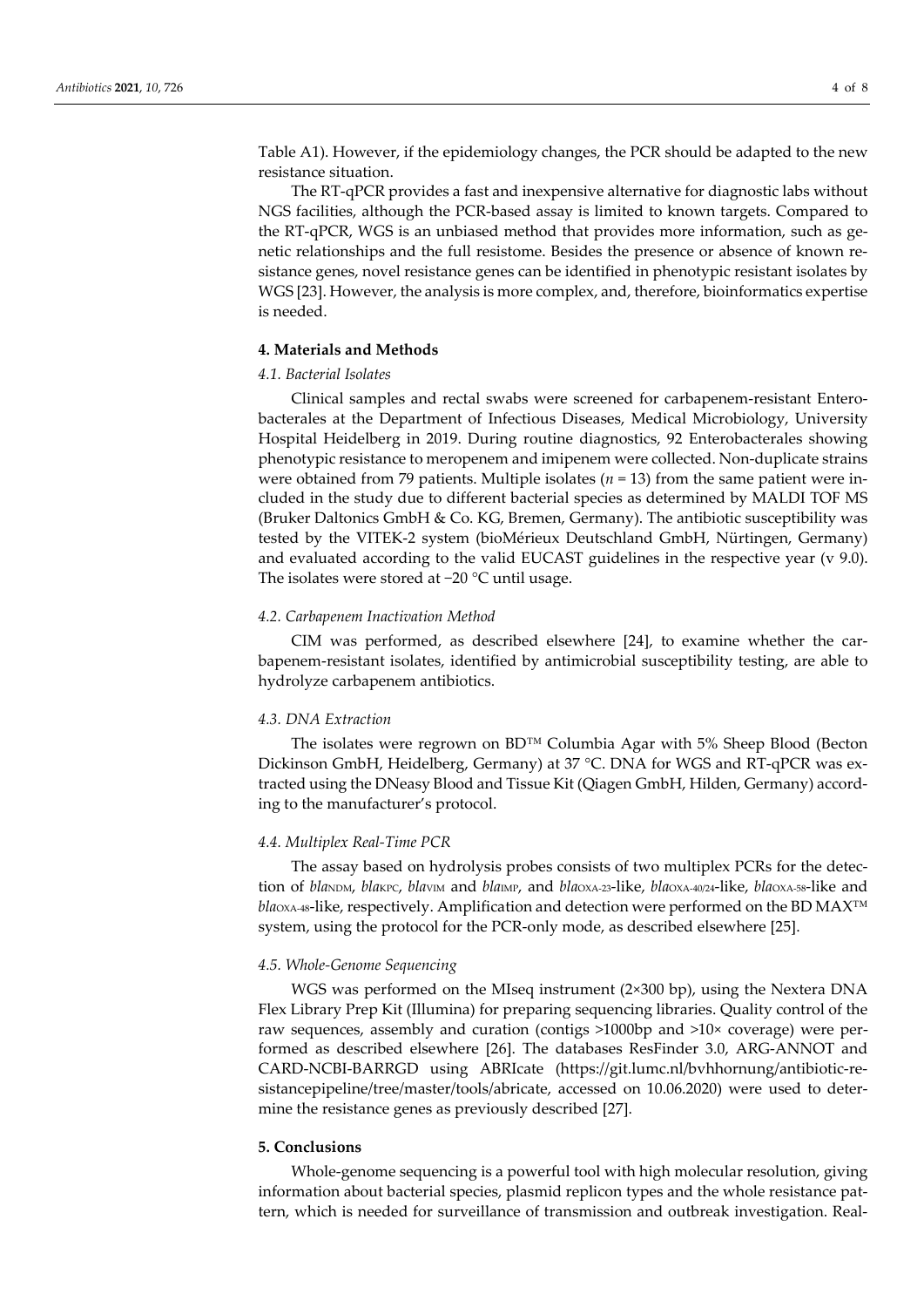time PCR is faster but provides less information and cannot detect new carbapenemases that are not included in the panel, which is a general drawback of PCR-based assays. Nevertheless, the additional use of PCR and/or CIM for carbapenemase detection in Enterobacterales was beneficial in our study to ensure high sensitivity, as some carbapenemases would have remained undetected by WGS due to coverage issues.

#### **6. Patents**

K.P., K.H. and A.H.D. have a patent (No. 20203612.5) pending.

**Author Contributions:** Conceptualization, D.N., K.H., A.H.D. and S.B.; methodology, K.P. and A.- M.F.; writing—original draft preparation, K.P.; writing—review and editing, S.B., D.N., A.-M.F., K.H., A.H.D. and K.P.; All authors have read and agreed to the published version of the manuscript.

**Funding:** This research received no external funding.

**Institutional Review Board Statement:** Not applicable.

**Informed Consent Statement:** Not applicable.

**Data Availability Statement:** Bio project PRJNA634442.

**Acknowledgments:** We would like to acknowledge the excellent technical support from Delal Sahin, Nicole Henny, Selina Hassel and Suzan Leccese.

**Conflicts of Interest:** K.P., K.H. and A.H.D. have a patent (No. 20203612.5) pending. The other authors declare no conflicts of interest.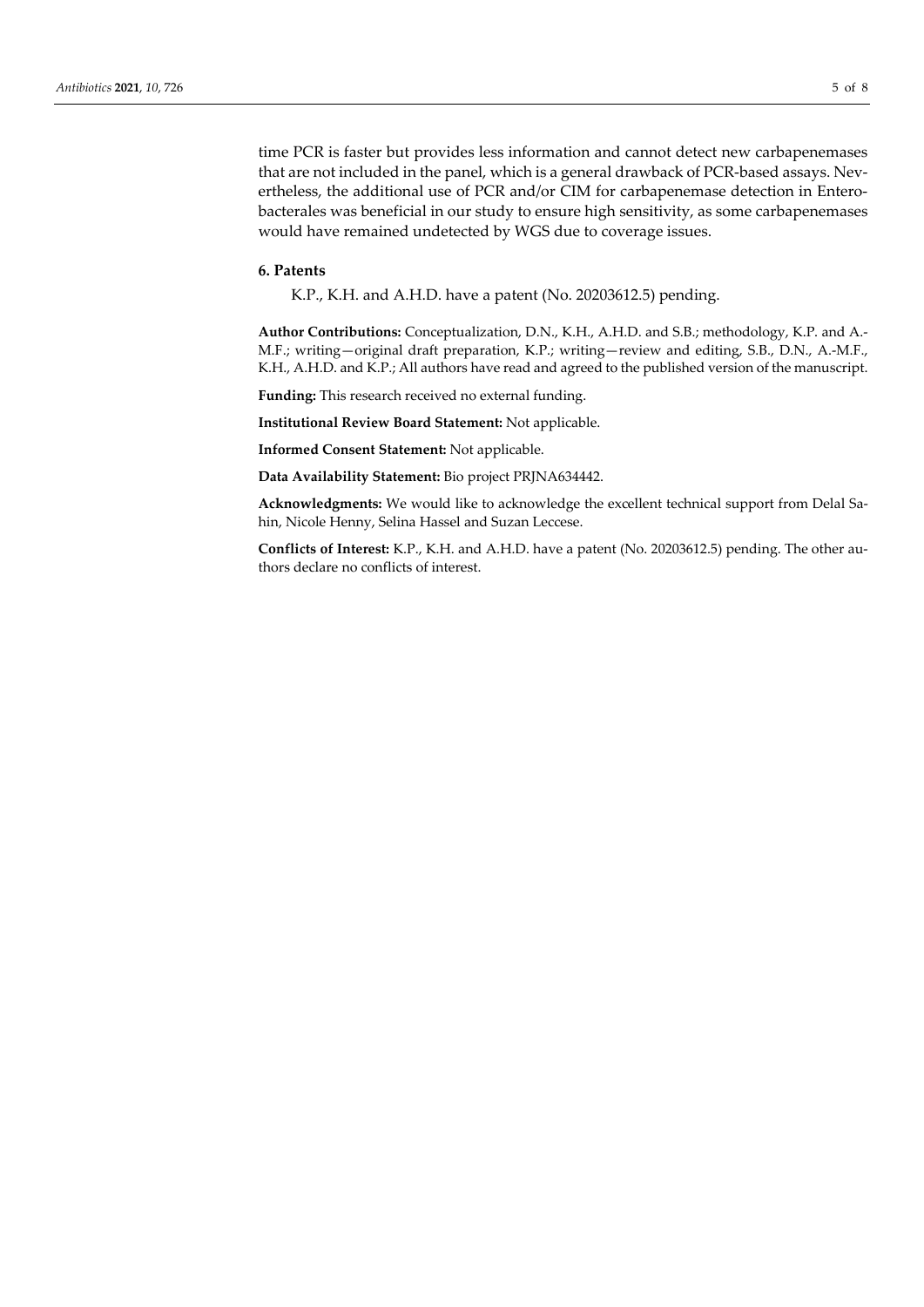# **Appendix A**

**Table A1.** Phenotypic carbapenem-resistant Enterobacterales collected in 2019, analyzed by CIM, RT-qPCR and WGS. Quality control parameters for WGS: coverage and N50.

| Sample ID         | <b>Species</b> | <b>CIM</b> | RT-qPCR                          | <b>WGS</b>                           | <b>WGS Reanalyzed</b> | Coverage | <b>N50</b> |
|-------------------|----------------|------------|----------------------------------|--------------------------------------|-----------------------|----------|------------|
| KE9539            | E .coli        | positive   | blakpc                           | blakPC-2                             |                       | 48       | 535,993    |
| KE9246            | E .coli        | positive   | blakpc                           | blakPC-2                             |                       | 53       | 135,761    |
| KE9526            | E. cloacae     | positive   | blakpc                           | blakpc-2                             |                       | 52       | 363,822    |
| <b>KE9478</b>     | E. cloacae     | positive   | blakpc                           | blakPC-2                             |                       | 96       | 363,822    |
| BK31926           | E. coli        | positive   | blakpc                           | blakPC-2                             |                       | 29       | 120,862    |
| KE9621            | K. pneumoniae  | positive   | blakpc                           | blakPC-3                             |                       | 35       | 386,401    |
| <b>KE9498</b>     | C. freundii    | positive   | blakpc                           | blakPC-2                             |                       | 31       | 200,582    |
| <b>KE9038</b>     | K. oxytoca     | positive   | blakpc                           | blakpc-2                             |                       | 50       | 285,607    |
| KE9326            | K. oxytoca     | positive   | blakpc                           | negative                             | $bl$ a $KPC-2$        | 42       | 109,274    |
| KE9511            | C. freundii    | positive   | blakPC, blavIM                   | blakPC-2, blavIM-1                   |                       | 30       | 198,406    |
|                   |                |            |                                  |                                      |                       |          |            |
| <b>KE9378</b>     | C. freundii    | positive   | blakPC, blavIM                   | blakPC-2                             | blakPC-2, blavIM-1    | 39       | 201,178    |
| KE9132            | E. cloacae     | positive   | blakpc                           | blakPC-2                             |                       | 49       | 363,822    |
| KE9520            | K. pneumoniae  | positive   | blandm                           | $bl$ andm-5                          |                       | 53       | 186,575    |
| KE9434            | K. pneumoniae  | positive   | blandm                           | blaNDM-5                             |                       | 34       | 292,061    |
| KE9521            | E. coli        | positive   | blaNDM, blaOXA-48-like           | blaNDM-5, blaOXA-181                 |                       | 61       | 106,471    |
| KE9395            | E. coli        | positive   | blandm                           | $blanDM-5$                           |                       | 54       | 94,083     |
| KE9433            | E. coli        | positive   | blandm                           | blaNDM-5                             |                       | 36       | 214,212    |
| KE9636            | K. pneumoniae  | positive   | blaNDM, blaOXA-48-like           | blaNDM-1, blaOXA-48                  |                       | 27       | 383,090    |
| KE9616            | C. freundii    | positive   | blanDM                           | blaNDM-5                             |                       | 50       | 186,958    |
| KE9522            | E. coli        | positive   | blandm                           | blaNDM-5                             |                       | 103      | 269,697    |
| KE9593            | K. pneumoniae  | positive   | blaNDM, blaOXA-48-like           | blaNDM-5, blaOXA-181                 |                       | 38       | 296,725    |
| D3014             | C. freundii    | positive   | blandm                           | $bla$ <sub>NDM-5</sub>               |                       | 36       | 186,959    |
| KE9449            | K. pneumoniae  | positive   | blandm                           | negative                             | $blanDM-1$            | 25       | 220,843    |
| <b>KE9500</b>     | K. pneumoniae  | positive   | blandm                           | $bla$ NDM-1                          |                       | 33       | 536,321    |
| KE9382            | E. cloacae     | positive   | bla0xA-48-like                   | bla0xA-48                            |                       | 27       | 374,725    |
| KE9492            | K. pneumoniae  | positive   | <i>bla</i> oxa-48-like           | blaOXA-232                           |                       | 30       | 242,997    |
| KE9629            | E. coli        | positive   | bla0xA-48-like                   | blaOXA-244                           |                       | 33       | 238,467    |
| KE9025            | E. cloacae     | positive   | bla0xA-48-like                   | $bla$ <sub>0</sub> $X$ <sub>48</sub> |                       | 49       | 272,750    |
| KE9469            | E. cloacae     | positive   | bla0xA-48-like                   | bla0xA-48                            |                       | 76       | 374,315    |
| <b>KE9472</b>     | E. cloacae     | positive   | bla0xA-48-like                   | blaoxA-48                            |                       | 98       | 382,653    |
| KE9424            | K. pneumoniae  | positive   | <i>bla</i> oxa-48-like           | blaoxA-48                            |                       | 36       | 184,292    |
| KE9499            | E. cloacae     | positive   | bla0xA-48-like                   | blaoxA-48                            |                       | 66       | 486,681    |
| KE9400            | K. pneumoniae  | positive   | bla0xA-48-like                   | blaoxA-48                            |                       | 45       | 208,351    |
| <b>KE9468</b>     | E. cloacae     | positive   | bla0xA-48-like                   | bla0xA-48                            |                       | 80       | 383,026    |
| KE9638            | E. coli        | positive   | $bla$ Oxa-48-like                | $bla$ <sub>244</sub>                 |                       | 37       | 156,925    |
|                   |                |            | bla0xA-48-like,                  |                                      | blakpc-2,             |          |            |
| KE9493            | E. cloacae     | positive   | blakPC                           | $bla$ <sub>0</sub> $X$ <sup>48</sup> | $bla$ OXA-48          | 44       | 530,933    |
|                   |                |            | bla0xA-48-like                   |                                      |                       |          |            |
| KE9456            | K. oxytoca     | positive   |                                  | $bla$ <sub>0</sub> $X$ <sup>48</sup> |                       | 28<br>27 | 223,596    |
| KE9443            | K. pneumoniae  | positive   | bla0xA-48-like<br>bla0xA-48-like | bla0xA-48                            |                       |          | 225,118    |
| KE9354            | E. cloacae     | positive   |                                  | $bla$ <sub>0</sub> $X$ <sub>48</sub> |                       | 66       | 486,663    |
| BK32270           | E. coli        | positive   | bla0xA-48-like                   | $bla$ <sub>0</sub> $X$ <sub>48</sub> |                       | 35       | 117,967    |
| KE9626            | E. coli        | positive   | blaoxa-48-like                   | $bla$ <sub>0</sub> $X$ <sub>48</sub> |                       | 53       | 196,578    |
| <b>KE9208</b>     | S. marcescens  | positive   | <i>bla</i> oxa-48-like           | $bla$ <sub>0</sub> $X$ <sup>48</sup> |                       | 58       | 2,797,497  |
| D <sub>2902</sub> | E. cloacae     | positive   | bla0xA-48-like                   | $bla$ <sub>0</sub> $X$ <sup>48</sup> |                       | 64       | 302,960    |
| KE9541            | K. pneumoniae  | positive   | bla0xA-48-like                   | blaoxA-48                            |                       | 47       | 427,613    |
| KE9554            | C. freundii    | positive   | <i>bla</i> oxa-48-like           | $bla$ <sub>0</sub> $X$ <sub>48</sub> |                       | 39       | 165,554    |
| KE9338            | E. cloacae     | positive   | bla0xA-48-like                   | bla0xA-48                            |                       | 47       | 374,725    |
| KE9355            | E. cloacae     | positive   | bla0xA-48-like                   | blaoxA-48                            |                       | 109      | 486,681    |
| KE9328            | K. pneumoniae  | positive   | bla0xA-48-like                   | $bla$ <sub>0</sub> $X$ <sup>48</sup> |                       | 43       | 274,145    |
| KE9510            | E. cloacae     | positive   | bla0xA-48-like                   | bla0xA-48                            |                       | 31       | 491,022    |
| D3070             | E. cloacae     | positive   | bla0xA-48-like                   | bla0xA-48                            |                       | 44       | 372,768    |
| KE9428            | E. cloacae     | positive   | bla0xA-48-like                   | bla0xA-48                            |                       | 36       | 486,663    |
| KE9527            | E. cloacae     | positive   | bla0xA-48-like                   | negative                             | $blaoxA-48$           | 27       | 339,153    |
| D3018             | K. pneumoniae  | positive   | bla0xA-48-like                   | $bla$ <sub>0</sub> $X$ <sub>48</sub> |                       | 25       | 473,650    |
| D3082             | E. cloacae     | positive   | bla0xA-48-like                   | bla0xA-48                            |                       | 62       | 486,663    |
| KE9637            | K. pneumoniae  | positive   | bla0xA-48-like                   | bla0xA-48                            |                       | 36       | 876,600    |
| D3081             | E. cloacae     | positive   | bla0xA-48-like                   | bla0xA-48                            |                       | 85       | 383,026    |
| EX1012            | K. pneumoniae  | positive   | bla0xA-48-like                   | $bla$ <sub>0</sub> $X$ <sub>48</sub> |                       | 39       | 223,327    |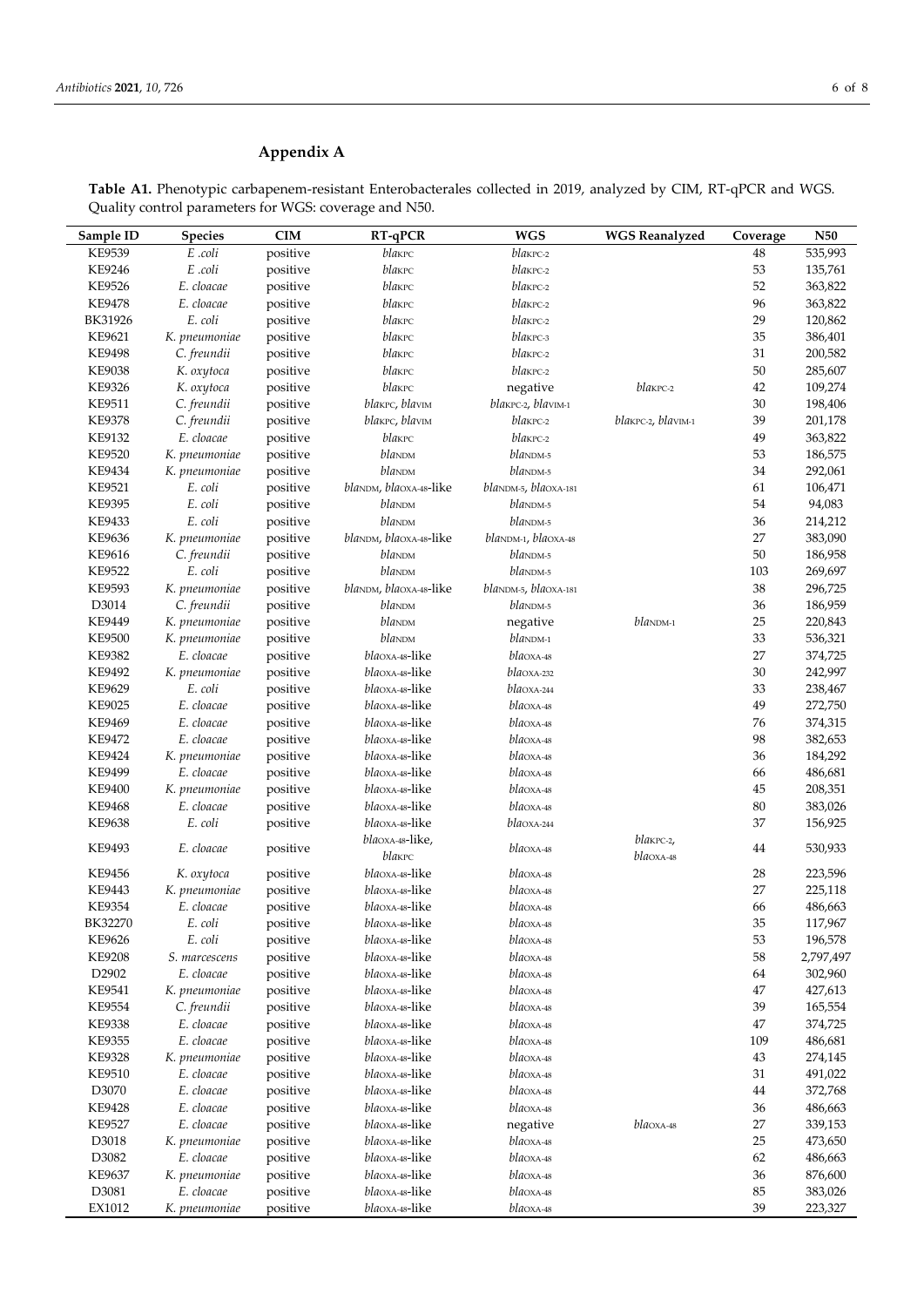| D3078         | E. cloacae    | positive | bla0xA-48-like | $bla$ <sub>0</sub> $X$ <sub>48</sub> |           | 54 | 486,828   |
|---------------|---------------|----------|----------------|--------------------------------------|-----------|----|-----------|
| <b>KE9366</b> | E. coli       | positive | blavim         | blav <sub>IM-1</sub>                 |           | 38 | 215,473   |
| <b>KE9563</b> | E. cloacae    | positive | blavim         | blav <sub>IM-1</sub>                 |           | 35 | 377,920   |
| KE9409        | E. cloacae    | positive | blavim         | blavIM-1                             |           | 46 | 486,118   |
| KE9414        | E. cloacae    | positive | blavim         | blavIM-1                             |           | 38 | 161,463   |
| <b>KE9365</b> | K. pneumoniae | positive | blavim         | blav <sub>IM-1</sub>                 |           | 32 | 232,474   |
| <b>KE9538</b> | S. marcescens | positive | blavim         | blavIM-1                             |           | 40 | 1,130,420 |
| <b>KE9585</b> | E. cloacae    | positive | blavim         | blav <sub>IM-1</sub>                 |           | 25 | 287,090   |
| KE9559        | C. freundii   | positive | blavim         | $blawm-1$                            |           | 41 | 163,976   |
| KE9549        | E. coli       | positive | blavim         | blav <sub>IM-1</sub>                 |           | 47 | 279,067   |
| <b>KE9548</b> | E. cloacae    | positive | blavim         | blavIM-1                             |           | 46 | 230,814   |
| KE9579        | E. coli       | positive | blavim         | blavIM-1                             |           | 39 | 112,495   |
| <b>KE9474</b> | E. cloacae    | positive | blavim         | blavIM-1                             |           | 38 | 290,132   |
| KE9462        | E. cloacae    | positive | blavim         | blav <sub>IM-1</sub>                 |           | 33 | 502,528   |
| KE9560        | E. cloacae    | positive | blavim         | blavIM-1                             |           | 40 | 290,117   |
| KE9575        | E. cloacae    | positive | blavim         | blavIM-1                             |           | 38 | 389,538   |
| KE9536        | E. coli       | positive | blavim         | negative                             | $blawm-1$ | 44 | 377,920   |
| D2923         | E. cloacae    | negative | negative       | negative                             |           | 58 | 203,439   |
| <b>KE9347</b> | E. cloacae    | negative | negative       | negative                             |           | 79 | 439,426   |
| KE9591        | E. cloacae    | negative | negative       | negative                             |           | 47 | 279,225   |
| KE9576        | E. coli       | negative | negative       | negative                             |           | 27 | 228,481   |
| KE9599        | E. coli       | negative | negative       | negative                             |           | 37 | 281,932   |
| KE9623        | E. coli       | negative | negative       | negative                             |           | 50 | 93,960    |
| KE9633        | K. aerogenes  | negative | negative       | negative                             |           | 40 | 495,847   |
| <b>KE9068</b> | C. freundii   | negative | negative       | negative                             |           | 46 | 176,242   |
| <b>KE8986</b> | E. cloacae    | negative | negative       | negative                             |           | 47 | 230,847   |
| KE9344        | E. cloacae    | negative | negative       | negative                             |           | 48 | 235,301   |
| <b>KE9475</b> | E. cloacae    | negative | negative       | negative                             |           | 40 | 208,042   |
| KE9083        | E. coli       | negative | negative       | negative                             |           | 57 | 208,544   |
| KE9425        | K. aerogenes  | negative | negative       | negative                             |           | 48 | 902,223   |
| KE9614        | K. aerogenes  | negative | negative       | negative                             |           | 62 | 429,809   |
| D3017         | K. pneumoniae | negative | negative       | negative                             |           | 27 | 232,937   |
| KE9095        | K. pneumoniae | negative | negative       | negative                             |           | 66 | 237,389   |
| KE9171        | K. pneumoniae | negative | negative       | negative                             |           | 54 | 481,561   |
| KE9039        | S. marcescens | negative | negative       | negative                             |           | 40 | 1,228,444 |

# **References**

- 1. Nordmann, P.; Dortet, L.; Poirel, L. Carbapenem resistance in Enterobacteriaceae: Here is the storm! *Trends Mol. Med.* **2012**, *18*, 263–272, doi:10.1016/j.molmed.2012.03.003.
- 2. Logan, L.K.; Weinstein, R.A. The Epidemiology of Carbapenem-Resistant Enterobacteriaceae: The Impact and Evolution of a Global Menace. *J. Infect. Dis.* **2017**, *215*(Suppl. 1), S28–S36, doi:10.1093/infdis/jiw282.
- 3. Tzouvelekis, L.S.; Markogiannakis, A.; Psichogiou, M.; Tassios, P.T.; Daikos, G.L. Carbapenemases in *Klebsiella pneumoniae* and Other Enterobacteriaceae: An Evolving Crisis of Global Dimensions. *Clin. Microbiol. Rev.* **2012**, *25*, 682–707, doi:10.1128/cmr.05035-11.
- 4. Delgado-Valverde, M.; Sojo-Dorado, J.; Pascual, Álvaro; Rodríguez-Baño, J. Clinical management of infections caused by multidrug-resistant Enterobacteriaceae. *Ther. Adv. Infect. Dis.* **2013**, *1*, 49–69, doi:10.1177/2049936113476284.
- 5. Van Duin, D.; Doi, Y. The global epidemiology of carbapenemase-producing Enterobacteriaceae. *Virulence* **2017**, *8*, 460–469.
- 6. Exner, M.; Bhattacharya, S.; Christiansen, B.; Gebel, J.; Goroncy-Bermes, P.; Hartemann, P.; Heeg, P.; Ilschner, C.; Kramer, A.; Larson, E.; et al. Antibiotic resistance: What is so special about multidrug-resistant Gram-negative bacteria? *GMS Hyg. Infect. Control* **2017**, *12*, 3 .
- 7. Paterson, D.; Doi, Y. Carbapenemase-Producing Enterobacteriaceae. *Semin. Respir. Crit. Care Med.* **2015**, *36*, 74–84, doi:10.1055/s-0035-1544208.
- 8. Nordmann, P.; Cornaglia, G. Carbapenemase-producing Enterobacteriaceae: A call for action!. *Clin. Microbiol. Infect.* **2012**, *18*, 411–412.
- 9. Tijet, N.; Boyd, D.; Patel, S.N.; Mulvey, M.R.; Melano, R.G. Evaluation of the Carba NP Test for Rapid Detection of Carbapenemase-Producing Enterobacteriaceae and *Pseudomonas aeruginosa*. *Antimicrob. Agents Chemother.* **2013**, *57*, 4578–4580, doi:10.1128/aac.00878-13.
- 10. Amjad, A.; Mirza, I.; Abbasi, S.; Farwa, U.; Malik, N.; Zia, F. Modified Hodge test: A simple and effective test for detection of carbapenemase production. *Iran. J. Microbiol.* **2011**, *3*, 189–193.
- 11. Van Dijk, K.; Voets, G.M.; Scharringa, J.; Voskuil, S.; Fluit, A.C.; Rottier, W.C.; Hall, M.A.L.; Stuart, J.W.T.C. A disc diffusion assay for detection of class A, B and OXA-48 carbapenemases in Enterobacteriaceae using phenyl boronic acid, dipicolinic acid and temocillin. *Clin. Microbiol. Infect.* **2014**, *20*, 345–349, doi:10.1111/1469-0691.12322.